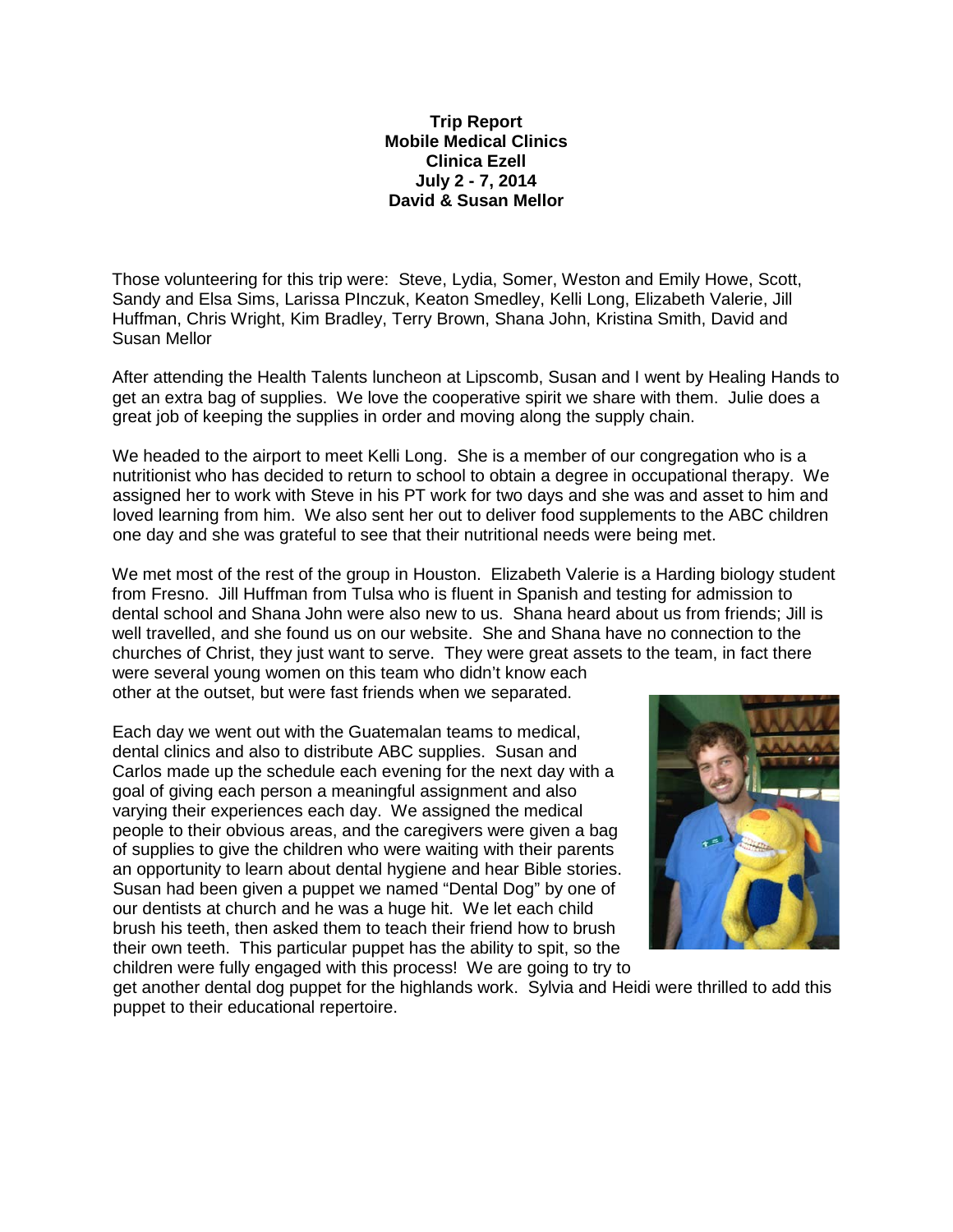Steve Howe is a PT who has been bringing his family down for years. They served as an



excellent example of a committed Christian family who "walks their talk". Steve had a full schedule every day of folks who needed physical therapy. Sandy Sims is a licensed medical translator and she was assigned to work with Steve (her brother in law) each day.

Our evening devotionals were greatly enhanced by the talented singers we had on this trip. Weston Howe was our song leader and the singing was nothing short of amazing. Emily and Somer Howe were both exceptional working with the children.

We had two students from Freed Hardeman. One was Elsa Sims, Steve and Sandy's daughter and her boyfriend, Chris Wright. Elsa is a nursing student so she was a great asset. Chris has travelled extensively, is fluent in Spanish, has just completed a master's degree in New Testament and is now accepted to medical school. He is one talented young man and we loved the devotional he led us in. He will be a blessing to the world.

Terry Brown and his daughter Kim Bradley also joined us. He is a translator and teaches children's worship at his home congregation so he was a natural to help with the dental hygiene lessons. Kim likes to assist the dentists with sterilization. They are both HTI veterans.

Larissa Pinczuk grew up in Ukraine (missionary parents), and while she's fluent in Russian dialects, we did not use her as a translator! She is a nursing student and is one of those people who fits in well. She did not return to the States with us, she is backpacking around Guatemala.

Keaton Smedley has begun a 3 month internship with HTI. She was working with Dr. Mark Whitfield in Nashville as a dental hygienist and felt that she needed to take a break and think through her life's direction. She has worked with us in the past, so with Mark's help she applied and was accepted to our internship program. We left her in Antigua beginning her language training.

Kristina Smith was a great blessing on this trip. She fell into a natural role relating to the younger women and sharing her experience from her many visits to Guatemala. Having a board member's wife on a trip is a great benefit! She was assigned to almost every job we have and said she enjoyed seeing so many different aspects of our work.

Sandy Sims was to be commended for coming this year. She is scheduled to have hip replacement this week, but didn't want to break her 10 year string of spending a week of vacation with her family in Guatemala. She was in considerable pain, but she never complained. She was a great blessing and a real trooper!

Our volunteers were wonderfully cooperative on this trip, but we are always amazed by Carlos and his crew who shift into a more difficult gear when we descend upon them. They were organized, efficient and super hosts (as usual).